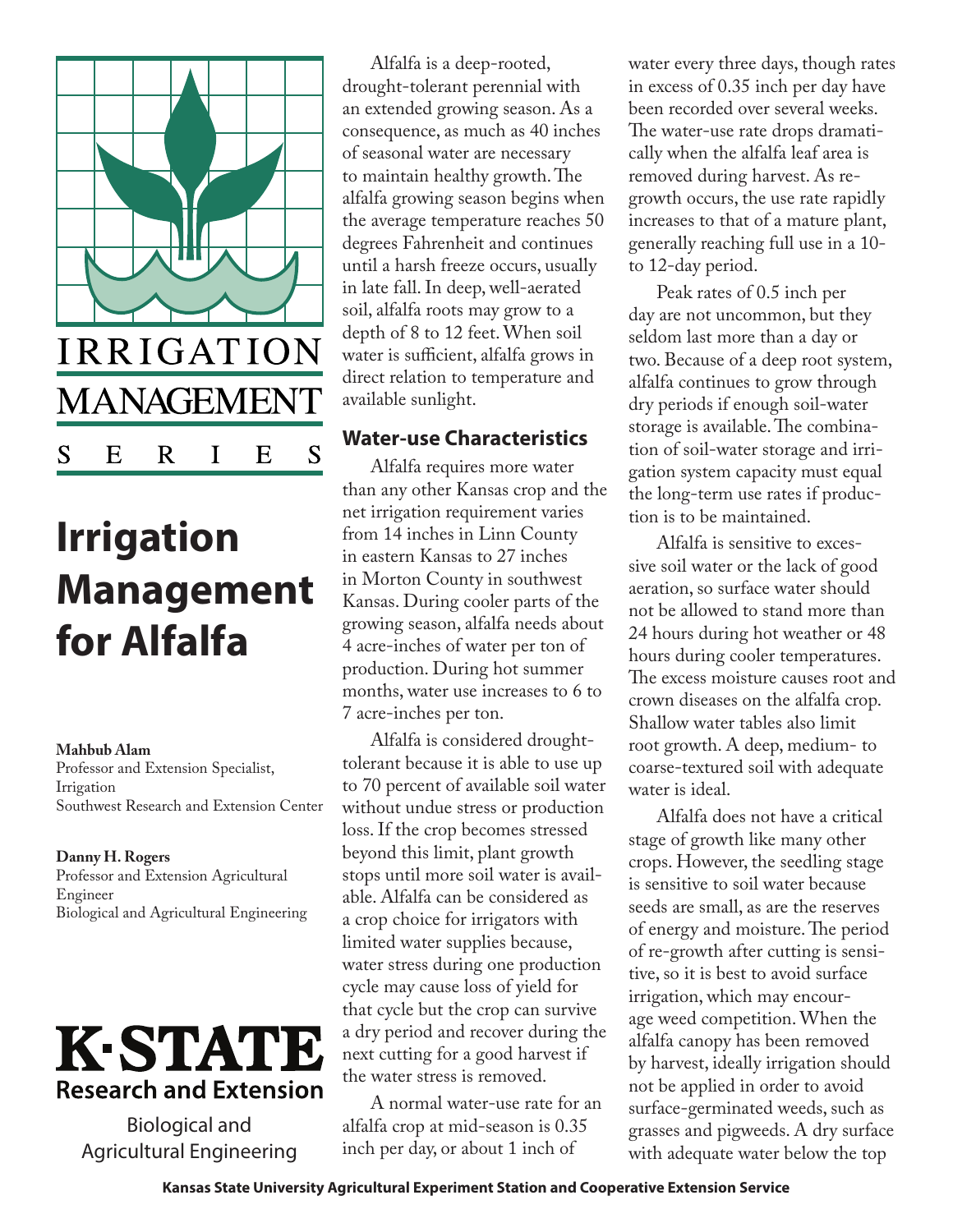12 to 18 inches of soil gives alfalfa an advantage over shallow-rooted grasses and other weeds because of its deep root system.

#### **Irrigation Management**

When irrigating alfalfa, only the top 3 to 4 feet of the root zone should be considered as the managed root zone in an irrigation scheduling analysis. Water is used below this depth, but the managed root zone contains more than a majority of the plant's roots, and approximately 80 percent of the water originates from this area. Research shows that if water is readily available to at least half of the roots, alfalfa plants experience little or no stress. Consequently, if water is available in the managed root zone, little water is used from the lower depths.

One method of limited irrigation involves exploiting the deeper soil water by not fully watering the upper root zone of the alfalfa. This method does not yield high production rates, but more soilwater storage is available for precipitation, and the production per unit of irrigation water increases. However, the economic benefits of this method are site-specific. Cost of pumping, crop value, and costs associated with the irrigation system and management must be considered. Even with a limited water supply, early- and late-season irrigations can be used because of alfalfa's long growing season and deep root zone.

End-of-season irrigation for alfalfa is important. The profile soil water should be in the readily plantavailable water range when the crop goes dormant for the winter to reduce the chances of winter kill.



**Figure 1:** Normal water-use curve for alfalfa with four cuttings

#### **Irrigation Timing**

Alfalfa is sensitive to water stress at the time of harvest, and rapid re-growth depends on adequate soil water. Watering prior to harvest or immediately after is the best time to promote rapid growth. However, soil compaction may occur if the field is watered from above ground before harvesting. A firm, dry surface is best for harvest traffic and field-drying of hay. Also, because watering immediately after harvest stimulates the germination and growth of surface-germinated weeds it should be avoided when possible unless subsurface drip irrigation (SDI) systems are in use, which do not wet the soil surface during irrigation.

If the irrigation system has limited capacity, as most center pivots do during mid-season, irrigators may have very few options. The system is shut off during cutting and started again when the hay is removed. The harvest reduces the water-use rate for a time, but full water-use rates will occur in about 10 to 12 days after cutting. The best irrigation strategy during the alfalfa growing season is to irrigate until a few days to a week before harvest.

The surface should be allowed to dry and stabilize for harvest, and then the root zone should be filled as soon after harvest as conditions allow. Usually, on medium-textured soils, 4 to 6 inches of water between cuttings is sufficient.

## **Irrigation Scheduling**

An irrigation schedule should be developed for any irrigated crop because scheduling is a cost-effective way to improve irrigation management. The checkbook method is recommended because it allows flexibility in determining when and how much to irrigate. An initial estimate or measurement of rootzone soil water is needed, which usually requires the installation of soil-water measuring equipment or soil probing.

## **Soil-Based Scheduling Methods**

Measuring soil water at frequent intervals is an excellent scheduling method. Measurement accuracy depends on the frequency, number, and location of measurements, though. Soil-water measuring equipment must be monitored frequently – at least twice a week at mid-season – and measurement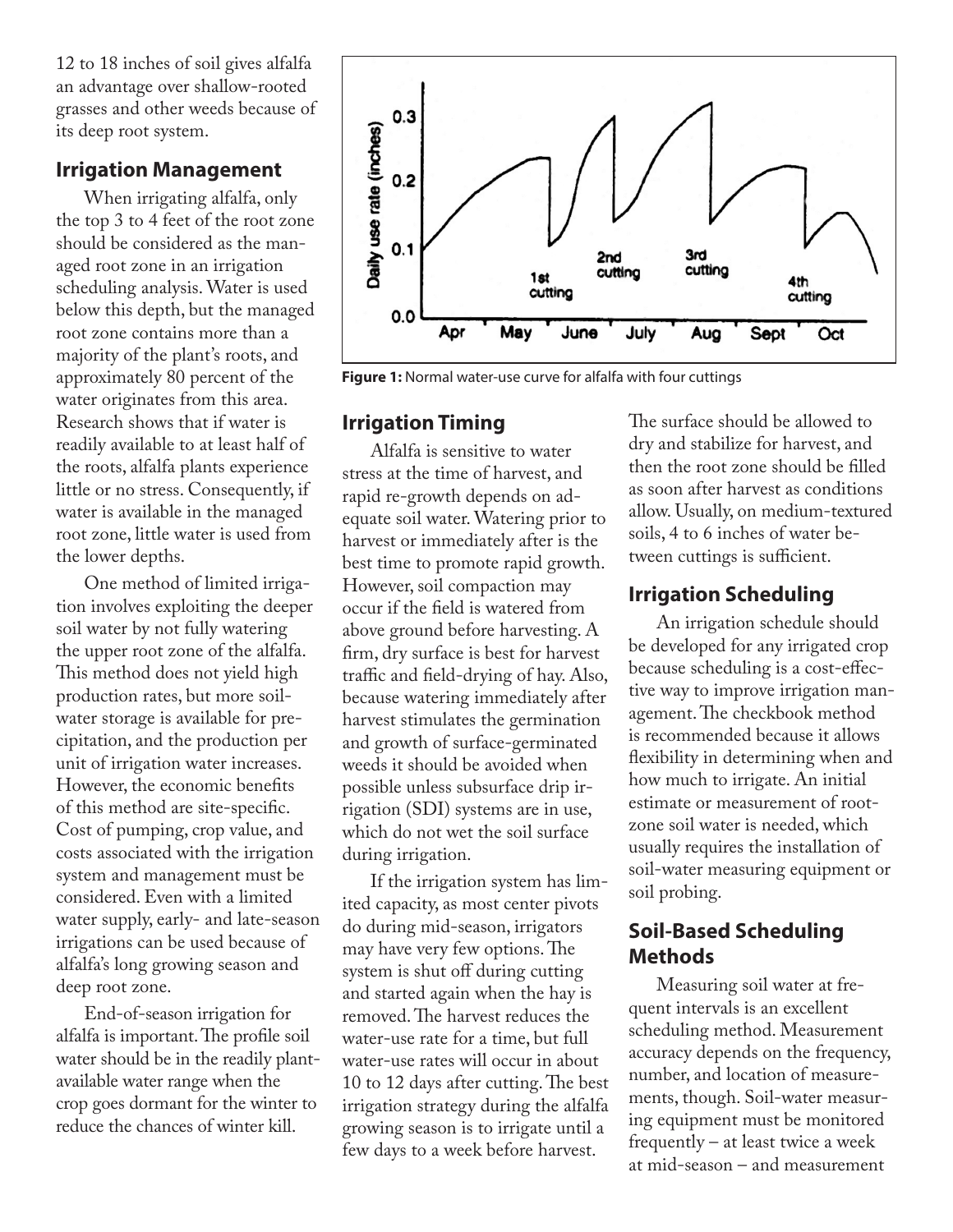| <b>Texture or appearance of soils</b>                                           |                                                                                                  |                                                                      |                                                                                                    |                                                                                    |
|---------------------------------------------------------------------------------|--------------------------------------------------------------------------------------------------|----------------------------------------------------------------------|----------------------------------------------------------------------------------------------------|------------------------------------------------------------------------------------|
| Soil water remaining                                                            | <b>Very light</b>                                                                                | Light                                                                | <b>Medium</b>                                                                                      | <b>Heavy and very heavy</b>                                                        |
| 0%                                                                              | Dry, loose, single-<br>grained; flows through<br>fingers.                                        | Dry, loose; flows<br>through fingers.                                | Powdery, dry; some-<br>times slightly crusted<br>but easily breaks down<br>into powdery condition. | Hard, baked, cracked;<br>sometimes has loose<br>crumbs on surface.                 |
| Less than 50%                                                                   | Still appears to be dry;<br>will not form a ball with<br>pressure.                               | Still appears to be<br>dry; will not form<br>$a$ ball <sup>1</sup> . | Somewhat crumbly,<br>but will hold together<br>from pressure.                                      | Somewhat pliable will<br>ball <sup>1</sup> under pressure.                         |
| 50% to 75%                                                                      | Same as very light tex-<br>ture, with less than 50%<br>moisture.                                 | Tends to ball under<br>pressure, but seldom<br>will hold together.   | Forms a ball, somewhat<br>plastic; will sometimes<br>stick slightly with<br>pressure.              | Forms a ball and is very<br>pliable; sticks readily if<br>relatively high in clay. |
| 75% to field capacity                                                           | Tends to stick together<br>slightly; sometimes<br>forms a very weak ball<br>under pressure.      | Forms weak ball; breaks<br>easily, will not stick.                   | Forms ball; will ribbon<br>out between thumb<br>and forefinger.                                    | Easily ribbons out<br>between fingers; has a<br>slick feeling.                     |
| At field capacity (100%)                                                        | Upon squeezing, no<br>free water appears on<br>soil, but wet outline of<br>ball is left on hand. | Same as very light<br>texture.                                       | Same as very light<br>texture.                                                                     | Same as very light<br>texture.                                                     |
| Greater than field<br>capacity                                                  | Free water appears<br>when soil is bounced in<br>hand.                                           | Free water will be re-<br>leased with kneading.                      | Can squeeze out free<br>water.                                                                     | Puddles, and free water<br>forms on surface.                                       |
| <sup>1</sup> Ball is formed by squeezing a handful of soil firmly with fingers. |                                                                                                  |                                                                      |                                                                                                    |                                                                                    |

records are necessary to guide irrigation timing.

Table 1 describes the visual "hand feel" method. This is the simplest procedure and, with experience, is generally adequate for irrigation management, especially for a deep-rooted and drought-tolerant crop like alfalfa.

The irrigator may install soilwater sensor blocks at various depths and field locations and determine soil water with a portable electric meter. The electric meters are good for medium- to finetextured soils, and they eliminate guesswork while saving time and effort. A tensiometer may be used for sandy soils. These are easier to read and provide adequate information for most scheduling, but they lack the range to cover the soilwater-availability status of all soils.

The soil-water value obtained by either the hand probe or a soil sensor can be converted into the amount of water depleted from the crop root zone. The change in soilwater level between readings is an indication of the crop water-use and can therefore be used in a checkbook irrigation scheduling procedure. This method is described later.

Some irrigators check the irrigation application by using a simple steel probe. A probe consists of a steel rod 5/16 to 3/8 inch in diameter with a slightly larger ball welded to the end. A day after irrigation, the probe is pushed into the soil at several locations to check for easy penetration into wet soil or greater resistance into dry soil. In order for probing to be useful, time should be allowed for water to move downward, but too lengthy a time may cause confusion because

of continued plant use.

Probing may need to be delayed until the second day after irrigation on fine-textured soils in order to get a better measure of the total depth of penetration from the irrigation application. While this does give useful information with regards to the depth of the irrigation wetting front and the uniformity of the infiltration, it provides little information with regards to the amount of water stored in the profile.

#### **Other Scheduling Methods**

Calendar-date scheduling is another scheduling procedure option which involves applying certain amounts of water based on the time of year. Alfalfa is one crop in Kansas where such scheduling has some utility because the deep-rooting habit and drought-tolerance of the plant does not make the irrigation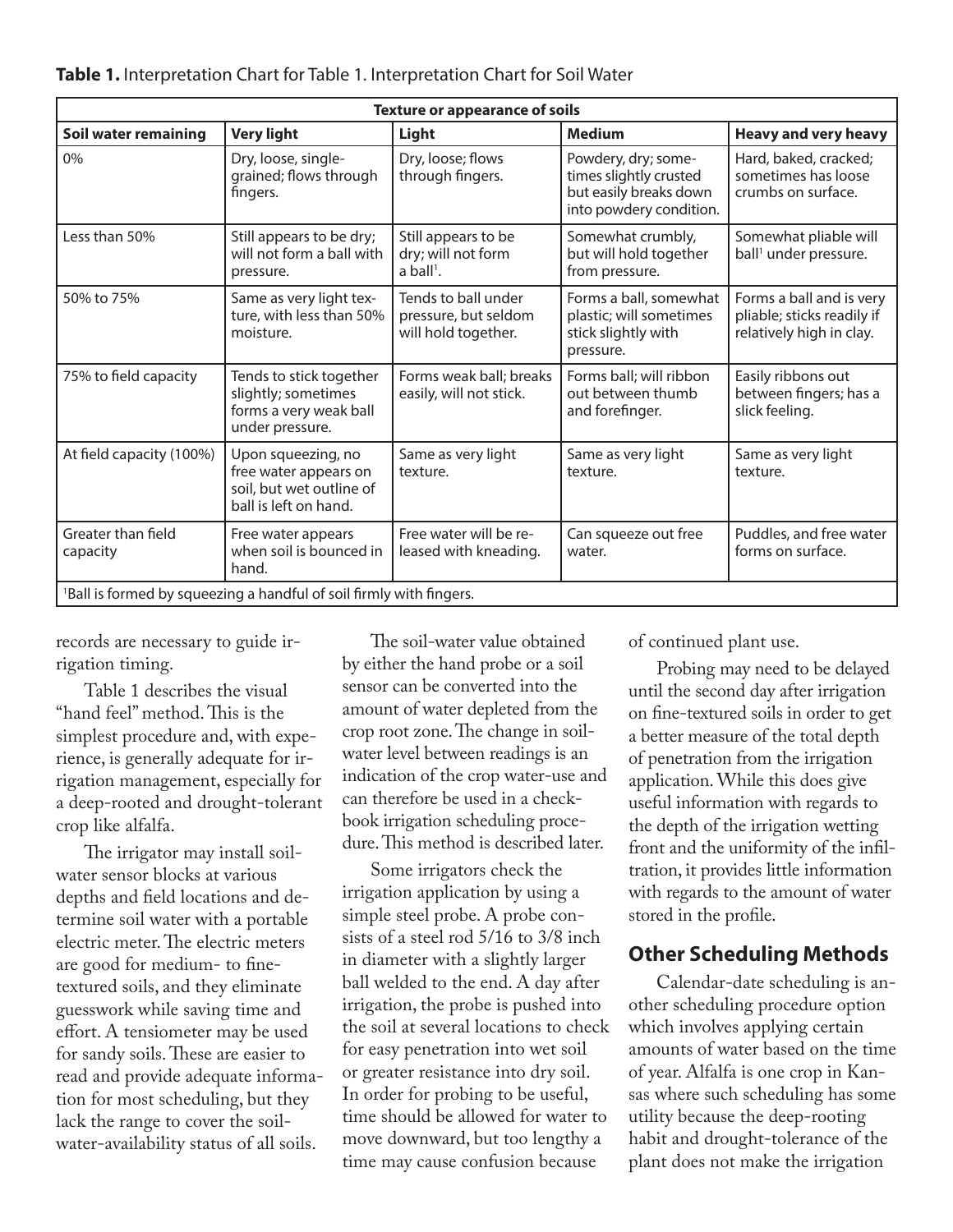schedule as critical as it is for other crops. However it is not a recommended practice. During particularly dry or wet years, crop production may be lost because the timing of the irrigation or the amount of irrigation water is not adjusted to the current conditions. As a result, the calendar-date scheduling procedure is not as efficient as other scheduling methods.

Some producers rely on cropstress signs, such as color change due to depleted soil water. A careful observer notices a change in the crop's color as soil-water stress develops and the leaves become bluegreen before wilting. If the irrigation system is capable of providing water rapidly, these color changes may be accurately used to schedule irrigation. Because color change takes several days to occur, relying on crop-stress signs for scheduling works if water is provided before wilting occurs. However, irrigation system capacity is a major difficulty with this method. From the time the color change becomes perceptible to alert the irrigator, only a few days remain until the onset of wilting. Few irrigation systems in Kansas have large enough capacities to cover the field before a yield loss occurs. If only crop-stress signs are used, knowing when to anticipate needed irrigation is difficult and this is not a recommended irrigation scheduling practice.

#### **Checkbook Method**

Checkbook irrigation scheduling is a recommended method of scheduling irrigation. The procedure uses crop water-use estimates to keep track of the available soil water in the managed root zone of the crop. The goal of the procedure is to provide the manager with current information on the amount

of soil water depleted (or amount remaining) in the root zone. The checkbook method is similar to balancing a checkbook. The soilwater content is the balance in the check book. It moves up when deposits of rainfall or irrigation are added and moves down when the crop removes water. The irrigation manager tries to keep the balance within the readily available soilwater range for the crop. Unlike a bank balance, excess deposits are possible and occur when rain and/ or irrigation have filled the root zone to beyond saturation.

Direct measurement of the soil-water content of the root zone can be used as described previously; however, climatic-based or ET-based irrigation scheduling is the recommended scheduling procedure.

Evapotranspiration (ET) is the term coined to describe the consumptive water use of crops; the amount of water used by a growing crop. K-State Research and Extension bulletin MF2389, *What is ET,* provides additional information on ET.

The amount of ET is influenced by climatological factors such as temperature, relative humidity, wind, and solar radiation. In addition, crop conditions such as stage of growth and plant health will affect the amount of ET that occurs.

ET information generated by climatological factors gathered at weather stations is generally referred to as reference ET or ETr. Values for ETr must be customized or modified by factors, called crop coefficients, to properly estimate crop ET or water-use of a specific crop for its particular growth stage. This modified ET value is referred to as either actual ET or crop ET or ETc.

ETr values are generated at a number of weather stations across Kansas. Some networks of stations are operated and maintained by local groundwater management districts and ETr data can be accessed via the Web or telephone. The Weather Data Library at K-State Research and Extension operates or has access to a number of weather stations throughout Kansas. While the data from some of these stations can be accessed locally, many can also be accessed via the Web at *www.ksre.ksu.edu/wdl*.

Irrigation scheduling can be accomplished by hand using charts, like those found in K-State Research and Extension bulletin L915, *Using Evapotranspiration Reports for Center Pivot Irrigation Scheduling*. The ETr information is assumed available via a weather station. The process of irrigation scheduling is then largely a series of simple additions and subtractions that calculates a soil-water balance for a given site in a field. While the math is simple, the number of repetitions required for a field throughout a growing season can become tedious. The scheduling process however, lends itself well to computerization.

Irrigation scheduling using ET data is the essence of KanSched, an ET-based irrigation scheduling software package available through Mobile Irrigation Lab (MIL) project of K-State Research and Extension. Contact your local county extension agent or check out *www. ksre.ksu.edu/mil* for more information or to download KanSched from the Web site. The newer versions of KanSched (KanSched2 or above) have had modifications to accommodate alfalfa cutting cycles within the program, making Kan-Sched2 easy to use for scheduling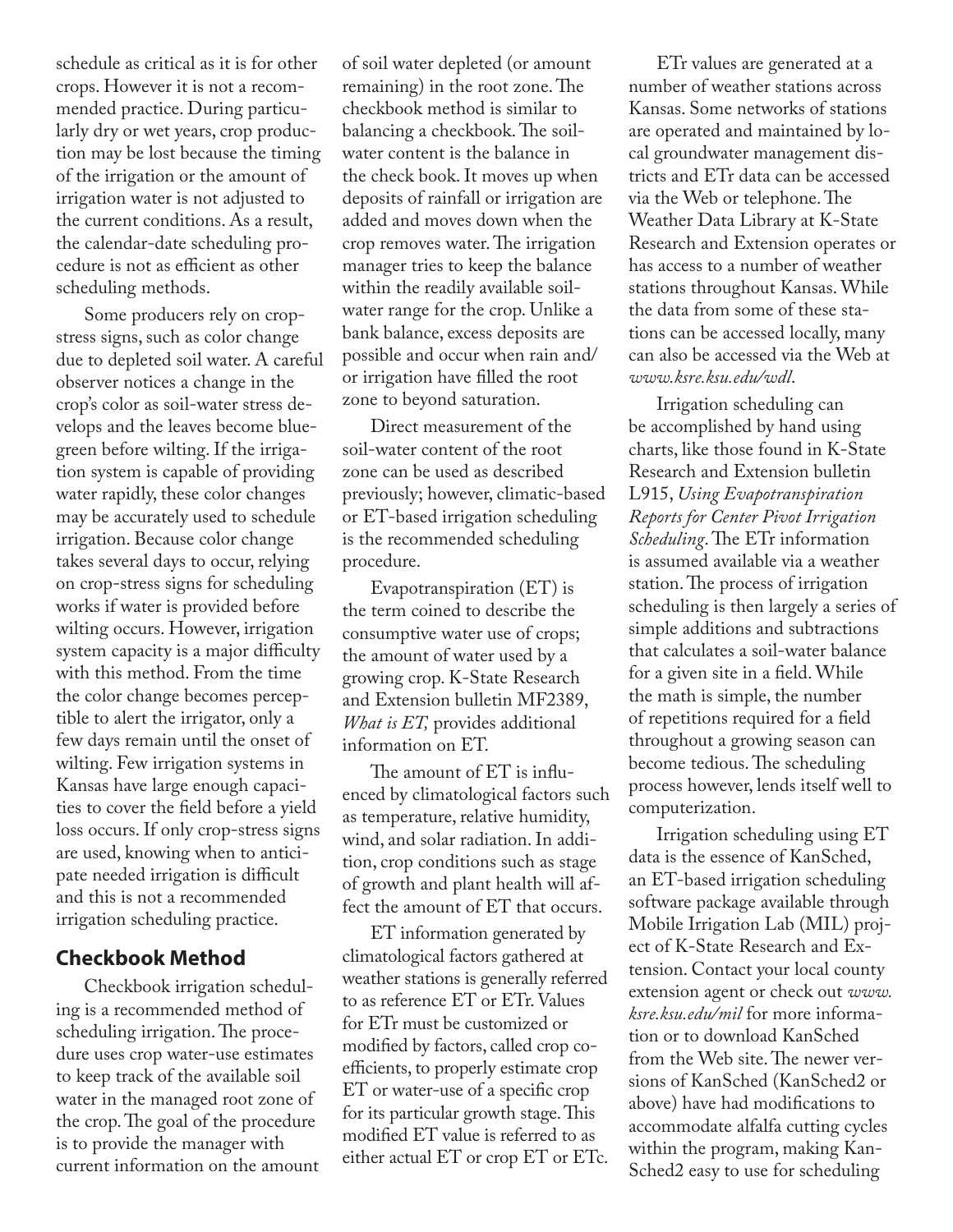irrigation on alfalfa.

Even irrigation systems with capacities that limit the irrigator's management flexibility can use ET information to benefit water management. The benefit can come from helping to determine when to start and end irrigation. This benefit generally translates into increased economic return, possibly through a lower fuel bill as a result of reduced over-watering, or as increased yield due to fewer periods of crop-water stress.

## **Irrigation Methods**

#### **Surface Irrigation**

Surface systems usually have a large irrigation capacity. Irrigating alfalfa with a surface irrigation system often involves the use of border strips. These strips are long, narrow areas that are contained between low dikes along either side. The width is generally sized to efficiently accommodate the harvesting equipment. They are usually graded to a uniform grade of 0.3 to 3 percent along the length but are level across the slope. Water is rapidly introduced along the upper end of the strip and flows to the lower end. The alfalfa stand provides roughness to slow the water, help it spread across the strip, and prevent erosion. If properly designed, little runoff is produced, and the application efficiency is 75 to 85 percent. Because wind and low humidity have only minor effects, this system is relatively easy to manage.

Many irrigators who surface irrigate other crops also utilize corrugations and bedded-furrows for alfalfa, even though irrigation control is less precise than a welldesigned border system. Corrugations are shallow furrows that

help direct water flow in a certain direction. However, they are too shallow to prevent overtopping if the flow is too great and are often easily obstructed. Corrugations are an inexpensive method of gaining limited irrigation control. Furrows, or bedded furrows, offer additional control of the water through the system, but they create a rough surface to contend with at harvest.

#### **Center Pivots**

Center pivot systems irrigate the vast majority of crops in Kansas and are an effective method to apply irrigation water efficiently and uniformly for a wide variety of field topography and soil types. The major difficulty of irrigating alfalfa with center pivot systems is related to having dry soil surfaces for harvest and encouragement of weed germination with irrigation by center application before alfalfa regrowth reaches full cover. Harvesting interruption of irrigation also has an effect on the irrigation capacity for the field.

## **Subsurface Drip Irrigation (SDI)**

Alfalfa needs plenty of water after each cutting to start regrowth. Subsurface drip irrigation (SDI) systems allow continuous irrigation right after harvest to encourage rapid regrowth and do not require irrigation suspension prior to harvest to allow for dry soil. According to studies done in California and Texas, SDI has shown increased alfalfa yield when compared to furrow irrigation. K-State findings for SDI in corn suggest it is a feasible technology and economically competitive for small or odd-shaped fields when center pivots are not feasible.

When surface wetting is reduced, evaporation loss and weed germination is also reduced. SDI greatly lessens the opportunity for deep percolation and surface evaporation loss. Research from K-State indicates that it is possible to save 25 percent of total water diverted in a season by using SDI compared to sprinklers. However, SDI systems, when used on permanent crops like alfalfa, may make additional management concerns, such as increased rodent pressure (see K-State Research and Extension Bulletin MF2867, *Subsurface Drip Irrigation for Alfalfa*).

## **Irrigation Capacity**

The system irrigation capacity is the average application depth that would be applied if the entire field was watered in one day. Ideally, the irrigation capacity would be adequate to replenish the water at the peak rate of water use by the crop. Practically speaking, the typical irrigation capacity is less than the peak crop water-use rate and the water held in the root zone of the crop is decreased during periods when crop water-use rate exceeds irrigation capacity.

For summer-grown row crops in Kansas, a general rule of thumb is that an irrigation capacity of 0.25 inch/day is needed to serve a field with high water-holding capacity and would be considered a low risk system (unlikely to have yieldlimiting water stress with proper operation). An irrigation capacity of 0.30 inch/day for a field with low water-holding capacity (sandy soils) would be a necessity. Since sandy soils have less water stored as reserve for crop use, the irrigation capacity must be closer to the peak water-use rate of the crop.

These rules of thumb however, are based on the assumption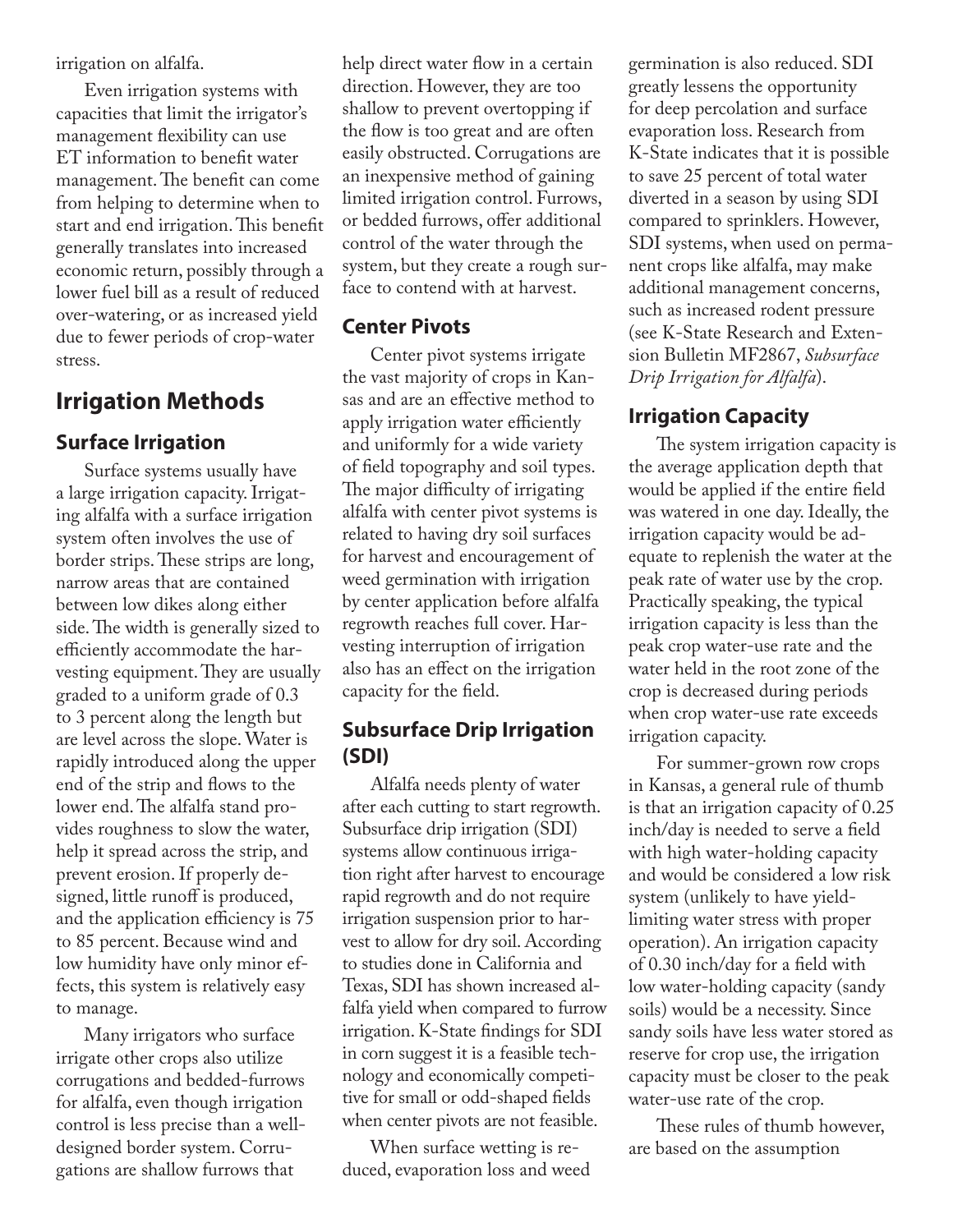that the irrigation system can be operated continuously during the irrigation season – an assumption that is ineffective due to alfalfa harvest cycles within the growing season in case of surface flood and sprinkler irrigation systems. Because of harvesting needs, as many as seven days of irrigation may be missed for each harvest cycle of approximately 30 days. In essence, the alfalfa harvest interruptions on irrigation reduce the long-term irrigation capacity, as compared to grain crops.

Irrigation management responses could be maintained by increasing the flow rate to the field, reducing the number of irrigated acres, or accepting a lower yield when crop water-use exceeds irrigation supply. The latter is a common management strategy that works well because of multiple yearly harvests and the drought tolerance of alfalfa. Adjusting the acreage under irrigation is also an option so that irrigation can be shifted to another crop during alfalfa harvest for a given field. As irrigation capacity for a given system declines over time due to water table decline affecting well yield, this may be a management strategy to consider.

The Crop Water Allocator (CWA), designed for western Kansas production conditions, is a software program designed to assist irrigators in determining the optional acreage allocation for various crop combinations for a fixed water allocator. The CWA is available for download *www.ksre.ksu.edu/mil*.

#### **Irrigation Water Quality**

As for all crops grown under irrigation, the quality of the irrigation water should be considered as part of the system design and the irrigation management strategy, which would include the crop selection. Poor irrigation water quality can have adverse effects on plant productivity and soil quality. Alfalfa's rating, in terms of its tolerance to salinity, is moderately sensitive. For comparison, corn is also moderately sensitive, while grain sorghum, soybeans and wheat are moderately tolerant crops. Many factors have an influence on the salinity tolerance of the crop including the climatic conditions, soil, cultural practices, irrigation system type and irrigation management.

#### **Summary**

Successful irrigation of alfalfa is possible with surface, sprinkler and SDI systems with good management. Alfalfa can also be economical to grow with either full irrigation or limited irrigation strategies.

#### **Additional References**

Additional references are available from the K-State Irrigation Management Series:

L914, *Using Evapotranspiration Reports for Furrow Irrigation Scheduling* L915, *Using Evapotranspiration Reports for Center Pivot Irrigation Scheduling*

L795, *Soil Water Measurements: An Aid to Irrigation Water Management* L901, *Scheduling Irrigations by Electrical Resistance Blocks*

L796, *Tensiometer Use in Scheduling Irrigation*

MF2867, *Subsurface Drip Irrigation for Alfalfa*.